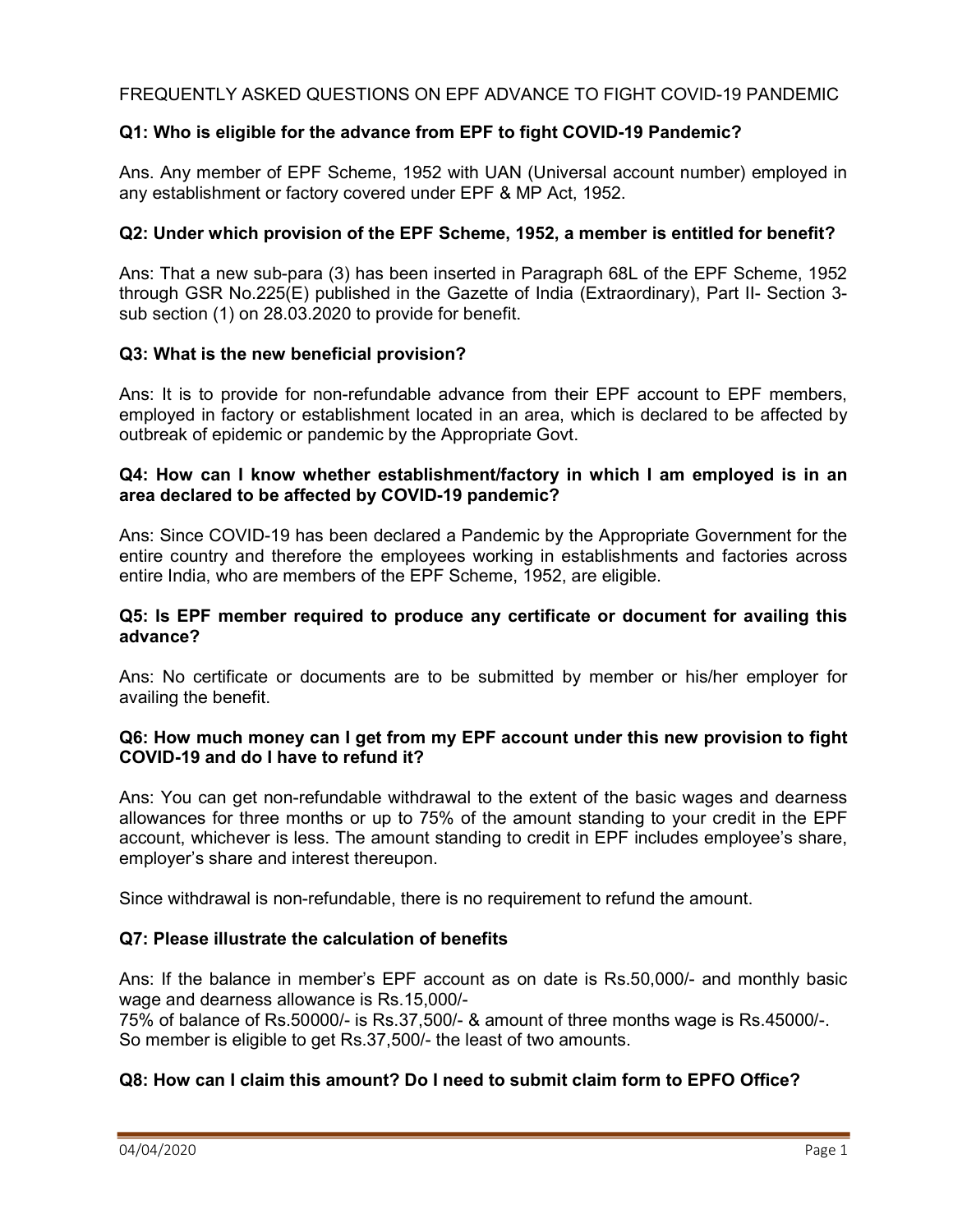Ans: Like claim for all other types of advances, the claim for this advance also can be filed Online if your UAN is validated with Aadhaar and KYC of Bank account and Mobile number is seeded in UAN.

## Pg.2

### Q9: Where and how can I file Online Claim?

Ans: On the home page of website- www.epfindia.gov.in, under the TAB "COVID-19" on top right hand corner, instructions for filing online advance claim is hosted.

The process is also noted below:

- **a.** Login to Member Interface of Unified Portal (https://unifiedportalmem.epfindia.gov.in/memberinterface)
- b. Go to Online Services>>Claim (Form-31,19,10C & 10D)
- c. Enter last 4 digits of your Bank Account and verify
- d. Click on "Proceed for Online Claim"
- e. Select PF Advance (Form 31) from the drop down
- f. Select purpose as "Outbreak of pandemic (COVID-19)" from the drop down
- g. Enter amount required and Upload scanned copy of cheque and enter your address
- h. Click on "Get Aadhaar OTP"
- i. Enter the OTP received on Aadhaar linked mobile.
- j. Claim is submitted

#### Q10: Can I file claim through my mobile phone?

Ans: Yes, from your mobile phone you can either

- i) login to (https://unifiedportal-mem.epfindia.gov.in/memberinterface) and follow steps a. to j as in Ans to Q9 to file claim OR
- ii) Through UMANG (Unified Mobile Application for New-age Governance) Mobile APP Home> EPFO> Employee Centric Services> Raise Claim> Login with your UAN and OTP received on your mobile number registered with UAN to file claim

#### Q11: Can an employee working in an exempted establishment get the advance to fight COVID-19 pandemic from PF Trust?

Ans: The "Terms and conditions of exemption" in Para 27AA of EPF Scheme, 1952, provides that any amendment to EPF Scheme, 1952, which is more beneficial to the employees becomes applicable to exempted establishments pending formal amendment of Trust Rules.

So, employee of an exempted establishment can withdraw from his PF account maintained with the PF Trust of the establishment by making application to the PF Trust

#### Q12: I availed advance recently for illness. Can I avail advance to fight COVID-19 pandemic?

Ans: Yes. This advance can be availed irrespective of advances availed earlier.

#### Q.13: What is income tax rate for advance to fight COVID-19 pandemic?